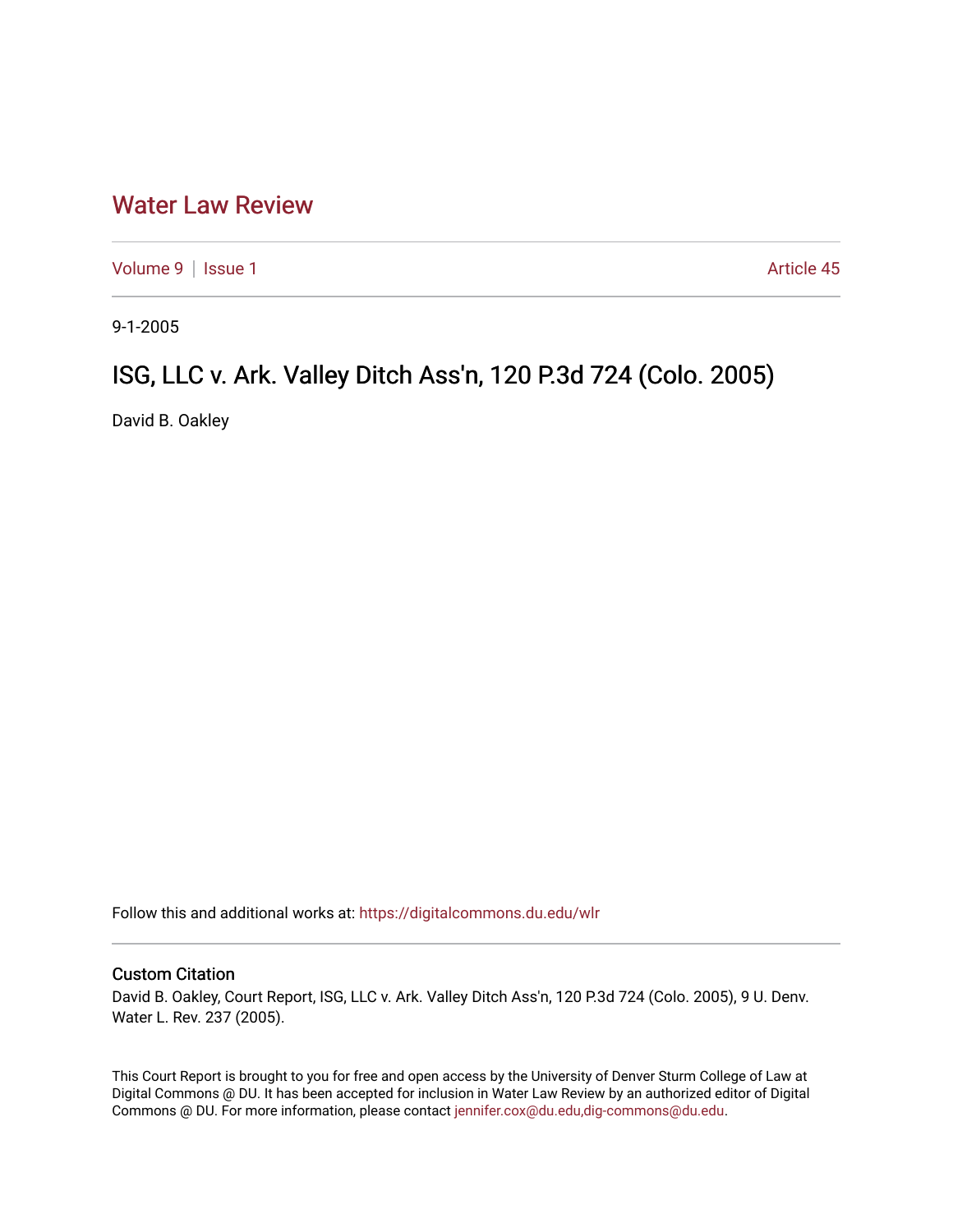requirements for a change of water right encapsulate the elements of the original appropriation. The court noted that because appropriators can only perfect water rights by actual use, all water rights have a situs that includes the point of diversion and the place where actual beneficial use occurs. In addition, an essential element of a perfected water right is actual beneficial use of the water appropriated, and the actual beneficial use of a water right is the basis, measure, and limit of an appropriation. In a change of use proceeding, the court must ensure that the perfected water right is the one that continues in its changed form under the new decree.

Further, as a requirement of a valid appropriation of water, Colorado law requires a purported appropriator to have a legally vested interest, or a reasonable expectation of procuring such interest, in the land or facilities such appropriation will serve. Therefore, the court held that as a basic predicate of an application for a decree changing the type and place of use of a water right, the applicant must sufficiently demonstrate an actual beneficial use at an identified location or locations under the change decree.

High Plains argued that the water court's decision would prejudice High Plains's investment, because it could not enter into contracts with end users until the water court approved the change of its water rights, thereby diminishing the value of its investment. The court rejected High Plains's argument of prejudice on several grounds, stating, among other things, that the purchase of shares in a mutual ditch company guaranteed only a proportionate interest in the water rights held by the mutual ditch company and continued delivery of the water to their historic place of use. The court noted that shares in a mutual ditch company are valuable assets, and High Plains could use its ownership in the FLCC on lands under the FLCC system "to the benefit of the local economy and to consumers of agricultural products." Further, according to the court, basic tenets of Colorado water law, which entitle an owner to a change of water rights, would still apply if High Plains contracted with other entities to use its FLCC shares. This would allow High Plains to seek adjudication of a change of water rights at that time.

In its disposition of the case, the court affirmed the water court's dismissal of High Plains's applications without prejudice to consideration of future applications for change of the water rights owned by High Plains in the FLCC.

## *Donald E. Frick*

**ISG, LLC** v. Ark. Valley Ditch Ass'n, 120 **P.3d** 724 (Colo. **2005)** (affirming the water court's sua sponte summary judgment of a change decree because the losing party had sufficient opportunity to argue against dismissal and the shareholder group's members will not lose decreed water rights when making temporary changes authorized by statute).